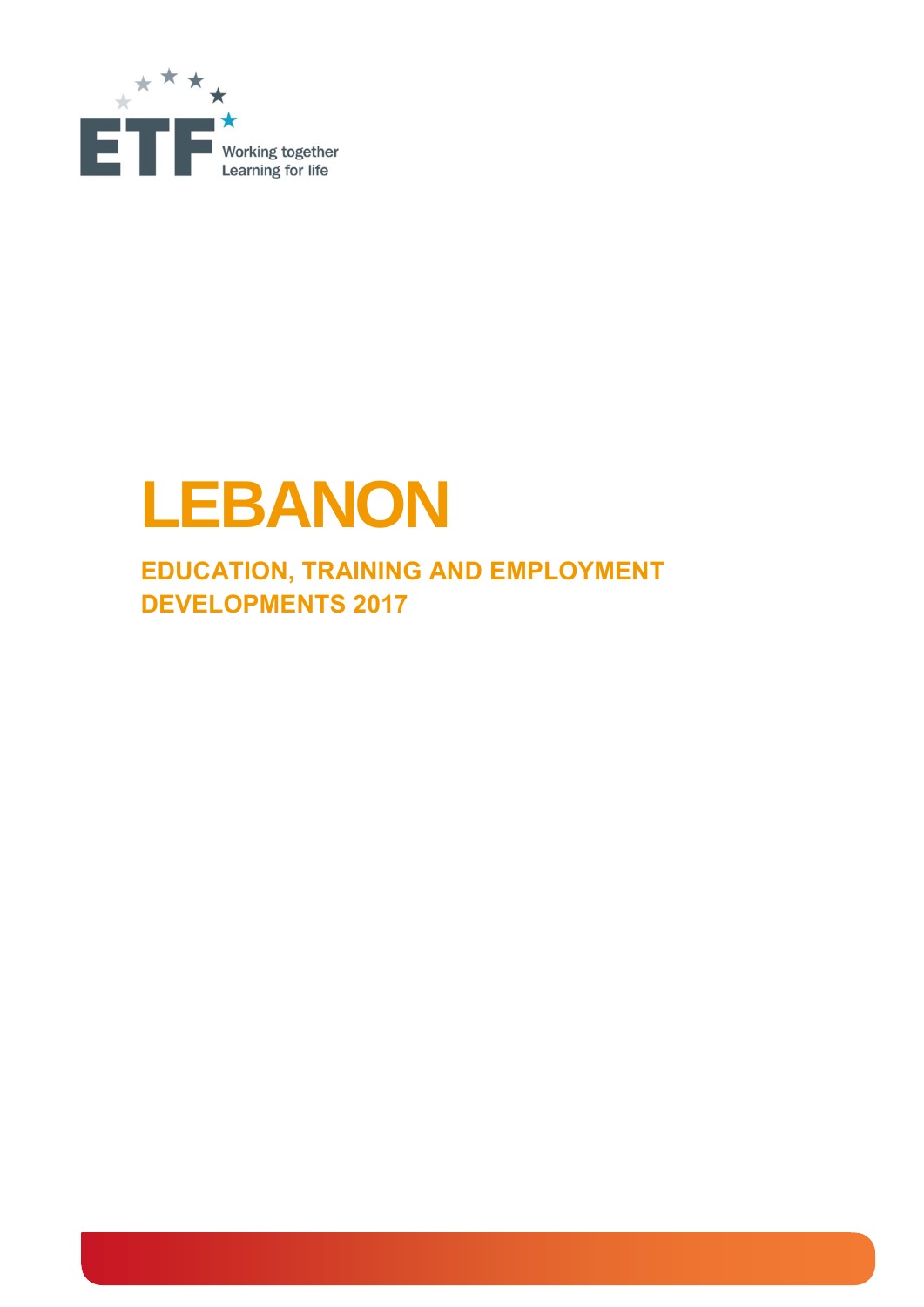The contents of this paper are the sole responsibility of the ETF and do not necessarily reflect the views of the EU institutions.

© European Training Foundation, 2018 Reproduction is authorised provided the source is acknowledged.

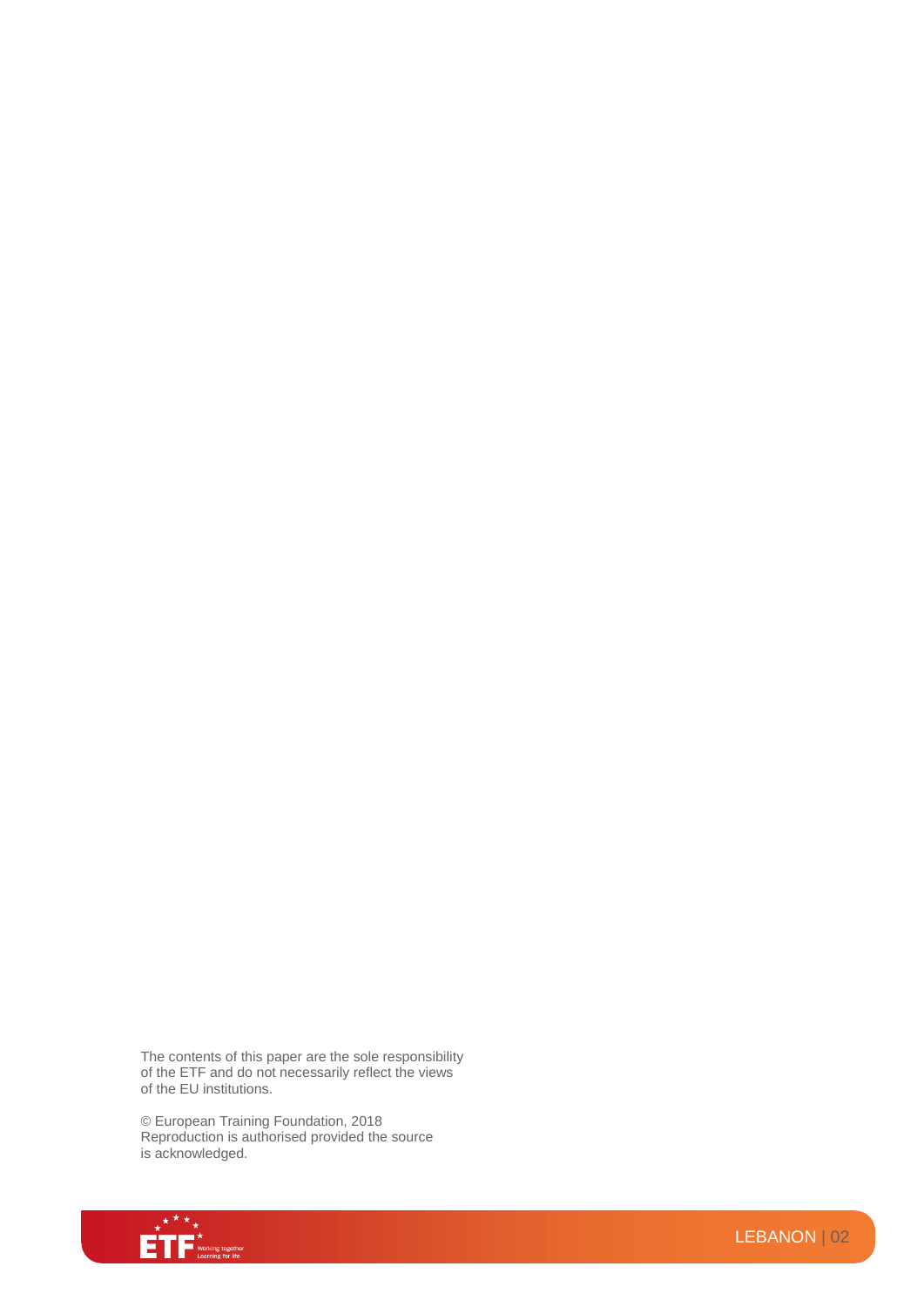## **KEY EDUCATION, TRAINING AND EMPLOYMENT DEVELOPMENTS IN LEBANON**

The current political internal and external context, together with the protracted conflict in Syria, continue to dominate Lebanon. Attention is focused on security issues and on providing a solid response to the Syrian crisis, which is putting tremendous socioeconomic pressure on the country. Registered refugees currently represent over one-quarter of the population, affecting local communities and the already-weak public finances and infrastructure, which contribute to poverty and unemployment.

The ambitious governmental plan to restart job-rich growth by 2020, estimated at USD 11 billion, has not yet reached the country's international commitments. The Brussels Conference on Supporting the future of Syria and the region (April 2017) acknowledged the need to encourage the economic development of both Jordan and Lebanon to address the impact of the Syrian crisis. Opportunities for Syrians to secure their livelihoods are given significant attention. Enhancing access to vocational training for refugees and host communities, accompanied by skills matching programmes, are among the actions to be taken. In this regard, the Government of Lebanon committed to a strategy on youth, including vocational training, closely aligned with the needs of the private sector and targeted 500,000 young people at risk. At the same time, Lebanon will benefit from international financial support. Grants and preferential loans are aimed at supporting *inter alia* infrastructure, health care, education and employment for the benefit of both Lebanese and refugee communities. Lebanon is negotiating a Mobility Partnership with the European Union (EU), however no agreement has yet been reached and the negotiations have been delayed.

The political and economic uncertainty and weak business activity hinder job creation, and labour market trends are not promising. Moreover, there is still no specific employment strategy or action plan to improve labour market performance. The lack of recent data and information on labour market needs and developments hamper efforts to build labour market and skills development policies. Despite several attempts by Lebanon to develop a strategy for vocational education and training (VET), no agreement has yet been reached. Therefore, there is no framework that would enable the national authorities to define intervention priorities, an efficient allocation of resources or accountability of results. The Ministry of Labour has recently expressed its willingness to put in place concrete measures that would facilitate the access of Lebanese (young) people to the labour market. One such element would be to design and implement a national employer's survey.

Following a two-and-a-half-year impasse, Lebanon elected a new president in October 2016 and appointed a prime minister in December 2016. Parliamentary elections should take place by May 2018, based on a new electoral law. The recent resignation of the Prime Minister, Saad Hariri, on 4 November 2017 and the escalation of regional tensions bring additional elements to the already unstable Lebanese political scene.

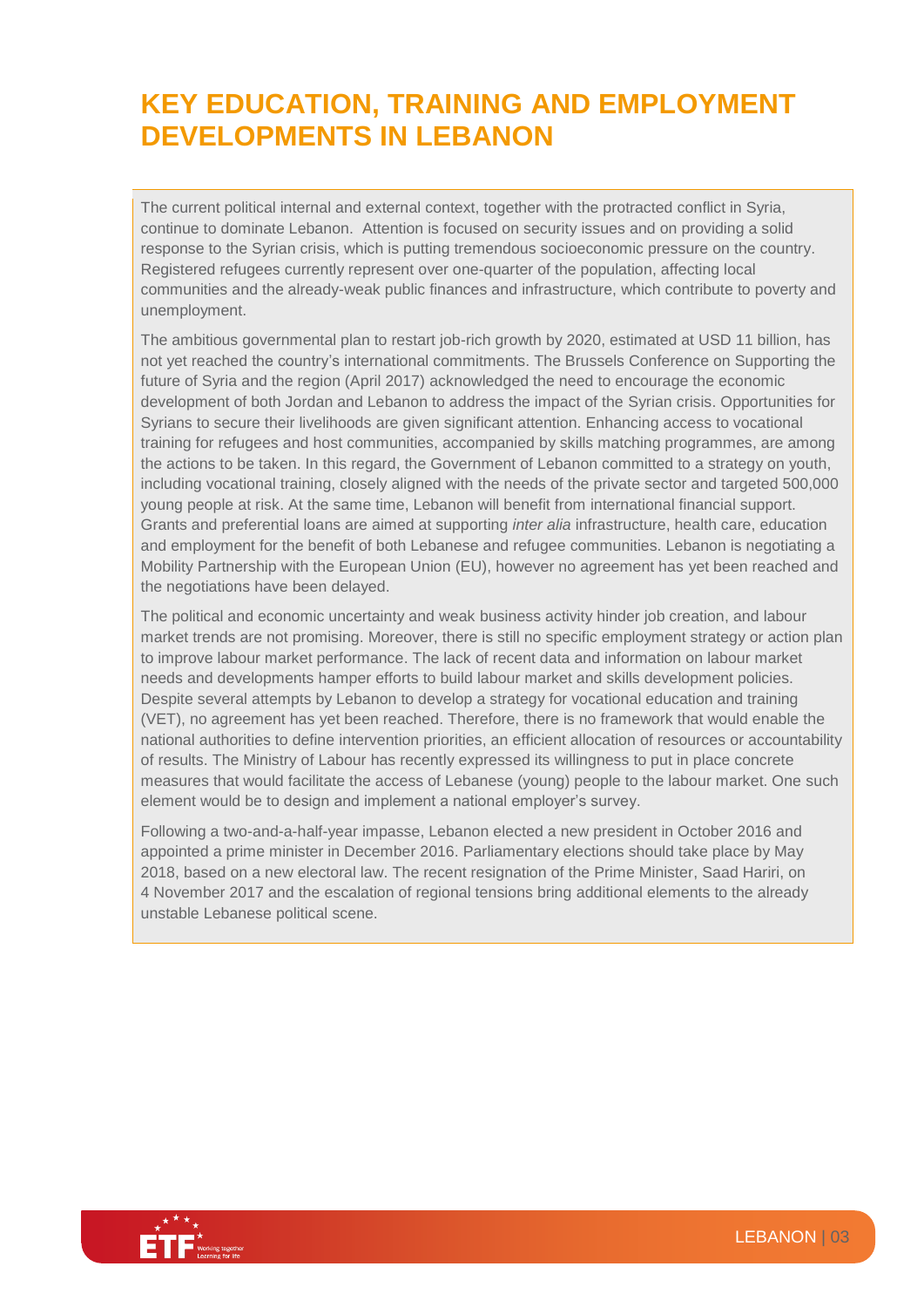#### 1. Key demographic and economic characteristics

Estimations of the current size of the Lebanese population are divergent. The national statistics office's (Central Administration of Statistics (CAS)) most recent data estimated the country's total population to be 3.7 million. However, the United Nations Development Programme (UNDP), which includes the Palestinian population living in refugee camps and displaced Syrians who have reached the country, estimates the population increase to almost 6 million in 2016. <sup>1</sup> The unprecedented influx of refugees from Syria (around 1.2 million Syrians registered with the Office of the United Nations High Commissioner for Refugees (UNHCR)) <sup>2</sup> and around 40,000 Palestinians), has had an impact on the already-changing demography of Lebanon. Syrian refugees in Lebanon are generally young approximately 65% of all registered Syrians are under the age of 25.

Separating the impact of the Syrian crisis, the youth population in Lebanon (15 to 24) could be estimated at almost 30% of total population. However, due to the previous conflicts and the current situation, Lebanon is also an emigration country. Well-educated Lebanese tend to look for employment opportunities in the region, primarily in the United Arab Emirates, Qatar, Saudi Arabia and Kuwait. Remittances play an important role in the Lebanese household budgets, as almost half of them receive money or in-kind transfers. They are mostly used to cover basic needs such as food, health care and increasing housing costs, but they are also essential to cover education and university fees. 3

Lebanon is a middle-income country with an open and largely service-oriented economy. It has a strong commercial tradition of domestic free trade and investment policies. The service sector accounts for 80.8% of the country's gross domestic product (GDP), followed by industry (14.7%) and agriculture (4.5%). Small and medium-sized enterprises (SMEs) remain the main form of business organisation, particularly micro and small enterprises.<sup>4</sup> There is also a large informal sector in the country. Economic growth was high in previous years (up to 8% or 9% although mostly a jobless), but has dropped significantly since 2011 (1.8% in 2016). In fact, economic growth is still slow due to geopolitical instability and a slow recovery from the global financial crisis. Moreover, there is limited public and private investment, particularly in the productive sectors affecting the limited international and domestic competitiveness (Lebanon dropped from 89th place in the Global Competitiveness Index 2011 to 101st in the 2015-17 editions). At the same time, government expenditure incurred in response to the crisis is constantly increasing, reaching 144% of GDP in 2016 and this trend is expected to continue.

The economic forecast for the coming years very much depends on the geopolitical context and institutional capacity. The resolution of the Syrian crisis and more regional stability would help to restore the population balance and significantly boost Lebanon's economy by gaining stability and restoring commercial relations. The trends in international trade show that exports have decreased dramatically since the beginning of the Syrian crisis in 2011. However, the IMF's projections<sup>5</sup> estimate a higher growth in trade, including growth in exports, which still remained stable (at 2.4% of the GDP) in 2016. Negative foreign investments inflows are not, however, forecast by the IMF to recover in the near future, despite positive government estimations. Industry, agriculture, agro-Industry, tourism, information communicationtechnology, and the media are the sectors with a growth potential.<sup>6</sup>

The EU supports Lebanon through the implementation of the Partnership Priorities and EU-Lebanon Compact, adopted in November 2016, which focus on counter-terrorism to foster growth and job creation, in particular for women and youth, strengthening the rule of law and democratic governance and working on migration and mobility. The EU has allocated more than EUR 1.2 billion to Lebanon since the start of the Syria crisis, across different instruments. The support, which includes bilateral aid

<sup>&</sup>lt;sup>6</sup> Investment Development Authority of Lebanon (IDAL) **www.investinlebanon.gov.lb** 



<sup>1</sup> UNDP, World population prospects, 2016

<sup>&</sup>lt;sup>2</sup> With more than 1.2 million Syrian refugees registered by UNHCR, Lebanon is the country with the highest number of refugees per square km and per capita in the world. The number of refugees is estimated to be even higher, reaching around one third of local population, as the registrations were stopped in 2015.

<sup>3</sup> FEMISE Research directed by Choghig Kasparian: L'impact des transferts des émigrés sur le niveau de vie des ménages : étude comparative entre le Liban, le Maroc et l'Algérie

<sup>4</sup> Microenterprises, which employ less than 10 workers, represent 80% of all companies, with a further 16% being made up of small businesses

<sup>&</sup>lt;sup>5</sup> International Monetary Fund, Lebanon Executive Board Assessment - Conclusions of the Article IV consultation, January 2017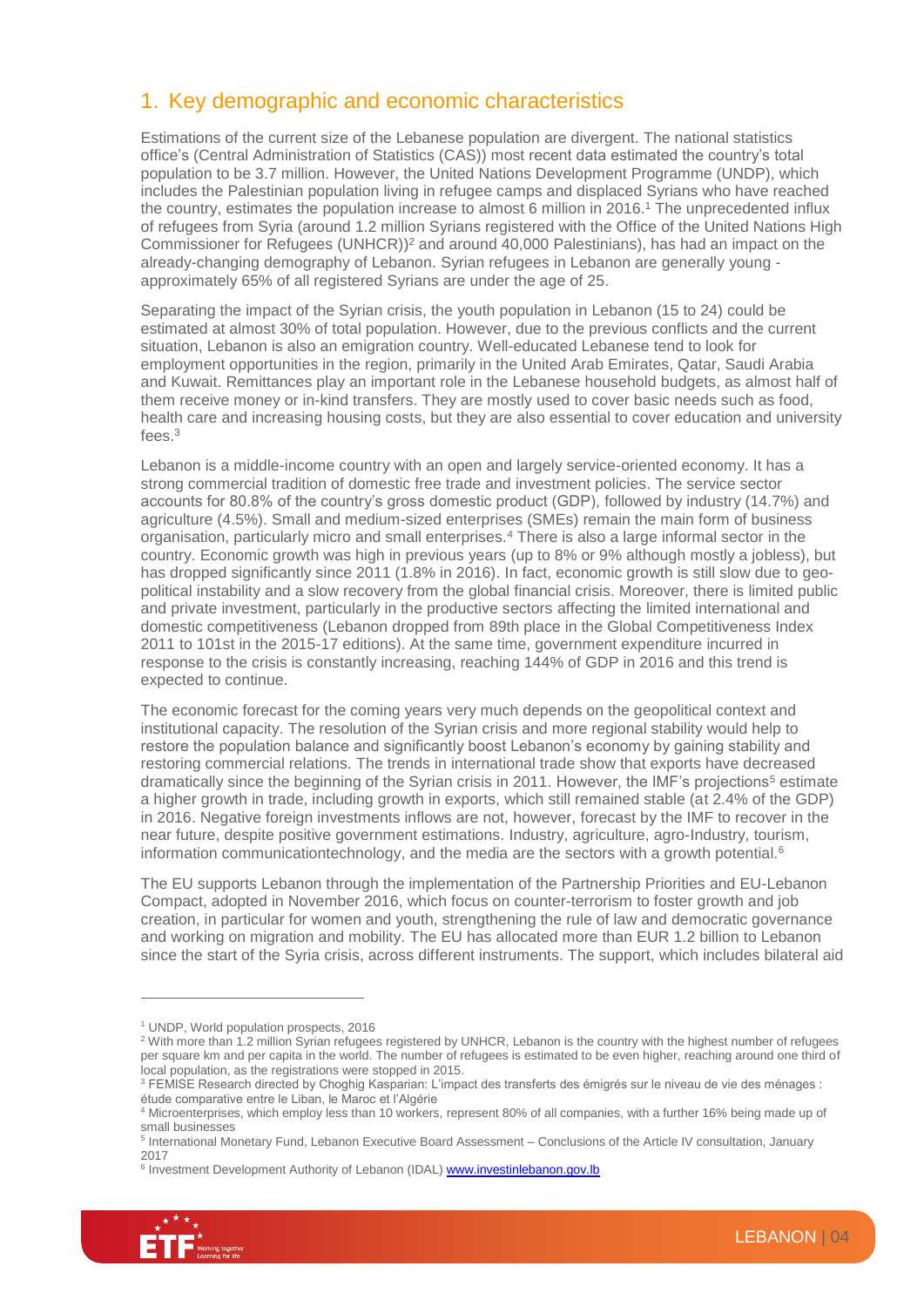as well as assistance to address the impact of the Syrian crisis, has benefited both host communities and the refugee population, in the areas of healthcare, education and infrastructure.

#### 2. Education and training

#### 2.1 Trends and challenges

Traditionally, Lebanon retains high education standards, despite difficult periods of instability. Public expenditure on education was estimated at 2.56% of GDP in 2013 and 8.6% of total public expenditure. <sup>7</sup> Private education features strongly in the education system, with the enrolment rate higher than 50%. Vocational education and training (VET) used to show the same pattern, but the trend seems to have been reversed in recent years. While VET is perceived socially as a second chance, there is a reluctance to pay high fees for the private VET education. The gross enrolment rate in secondary education was 68.2% and 57.9% in upper secondary education in 2013 (latest available data). In the same year, the share of VET students was 14.8% of secondary enrolment and 27.3% of upper secondary enrolment. The number of students in upper secondary VET has increased following the increase in population, but the proportion has decreased over time.

The VET system does not respond to skills shortages and youth unemployment. It suffers from limited public investment as the VET budget accounted for 0.5% of the total government budget in 2009<sup>8</sup>. In addition, links with the labour market are weak, which has led to a growing imbalance between the overall supply of and demand for labour, leading to unemployment of VET graduates. The system also suffers from an uneven geographical distribution of schools across the country. The increase in the number of schools does not seem to be directly linked to local labour market and skills needs but rather to political and religious considerations which have also been influenced by the Syrian crisis in recent years. On the positive side, VET education has a good infrastructure with exams held at the end of each year at the same time in both, public and private institutes. Moreover, entry conditions to VET education system are transparent, but the process of advancing to higher education is not smooth and often perceived as restrictive by VET graduates wishing to continue their studies.

Vocational training (mostly informal and donor-led) is currently seen as a means to increasing the employability of youth and adults relatively quickly. Although this increased attention to non-formal VET is positive, there are no measures to increase enrolment in the formal VET system, nor are there attempts to change the negative perception of the Lebanese public towards the effectiveness of VET.

There is some progress in curriculum development, but the upgrading or updating of curricula is not done on a competency basis or in consultation with the private sector. Additionally, not all the teachers involved have the capacity or experience to work on such issues, and further support from the governmental and non-governmental institutions is needed. Work-based learning is limited to the dual system, which was introduced by GIZ (German Development Agency). This is now one of the streams offered by the VET system, although it provides a different type of qualification to that provided by other education institutions. The EU funded project implemented by GIZ, started in February 2017, currently supports practice orientation and work-based learning in VET provision in Lebanon.

The dramatic increase in the number of Syrian students in the Lebanese formal education system in the last years poses additional challenges. In July 2015, the Ministry of Education and Higher Education introduced an Accelerated Learning Programme targeting Syrian children aged 9 -17. At the end of January 2016, over 472 000 Syrian refugee children between 3 and 17 were registered with the UNHCR in Lebanon. Of these, 157 984 were enrolled in formal education for the 2015/16 academic year in grades 1 to 9, mainly thanks to double shifts. In July 2016, however, Human Rights Watch reported that more than 250,000 Syrian refugee school-age children were still not in the formal education system. Older children are particularly affected: out of the 82 744 registered Syrian refugees aged between 15 and 18 as of August 2015, less than 3% enrolled in public secondary schools during the 2015/16 school year. Noticeable efforts have been made by the Ministry of Education and Higher Education and education sector stakeholders to respond to the Syrian crisis in the last four years. These were structured via the Reaching All Children with Education (RACE) Response Plan 2013-16. RACE is the umbrella emergency plan designed to ensure coordination among donors. With a core vision to provide education opportunities to all children in Lebanon who have been affected by the Syrian crisis, RACE I (2014–16) was developed from the "No Lost Generation initiative". RACE II will

<sup>8</sup> ETF, *Mapping vocational education and training governance in Lebanon*, 2014



<sup>7</sup> UNESCO Institute for Statistics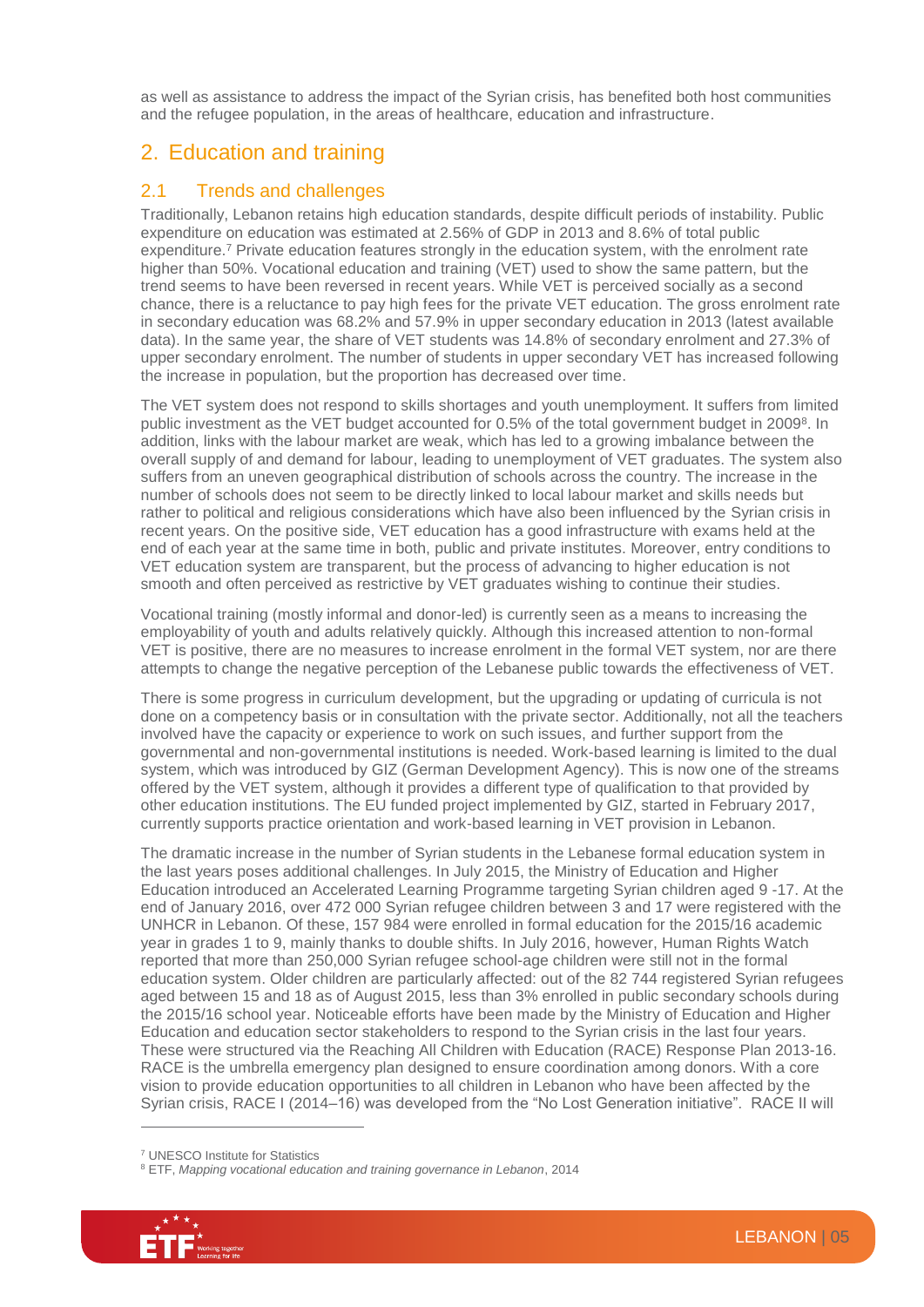seek to build on the success of RACE I and will be structured around three pillars: access, quality and system strengthening. The RACE II Strategy (2017-21) is being developed, however it will highly depend on the political developments and the Syrian crisis resolution. As the Ministry of Education and Higher Education and education partners acknowledge, existing systemic resources and capacity gaps may continue to widen; thereby affecting access to, and the quality of social and protective services for vulnerable children, youth, and their families.

Lebanon participated for the first time in 2015 in the PISA exercise. Underachievement is substantial in all the tested areas: reading 70%, science 60.2% and maths 62.6%. Another conclusion from the study is that Lebanon has a very unequal and inefficient education system. A large share of 'advantaged' students (16 %) have repeated a grade and there are considerable gender gaps, e.g. the difference between boys and girls in mathematics performance (22 percentage points) is among the highest among the participating in PISA.<sup>9</sup> Not much information on refugees can be obtained from the results. On the one hand, the number of Syrians in secondary education is very low. According to the PISA sample, the students with an immigrant background is 3.4%. It does not seem to cover the Palestinians in UNRWA schools either. Overall, PISA results show the need to focus on tackling the issues behind underperformance and to address dropouts and those struggling with school performance from earlier grades. A revision of pedagogical methodologies and practices, of the curriculum contents and approaches and excellence in pre-service teacher training and in the recruitment of teachers, is key.

The PISA results may trigger efforts on data collection, as the lack of information hampers the development of the system in the right direction. Most of the available data is provided by CAS or donor databases. Official data mostly refer to 2009 and no later figures are available. In addition, the data available on education and employment are widely considered to be controversial. As no monitoring or evaluation systems are in place, it is difficult to assess the progress and the overall impact of training programmes on skills development and employability. The high level of fragmentation and the lack of a coordinated strategy or approach also impacts on the efficiency of the training programmes.

#### 2.2 Education and training policy and institutional setting

The National Education Strategy Framework and related Education Sector Development Plan (2010– 15) has not been followed by a new strategy covering 2016 onwards. The VET action plan was approved in 2011 and still not fully implemented because of the current socio-political instability and limited resources (both financial and human). TVET faces in Lebanon challenges at various level including the lack of progress in strengthening partnership with the private sector and in implementing quality standards in education provision. Currently the international community has made a great effort to develop a joint TVET vision that should create the basis for relaunching the dialogue on TVET reforms well as ensure a common approach between all the different actors involved in TVET.

VET is primarily the responsibility of the Ministry of Education and Higher Education under the Directorate-General for VET (DG VET). Additionally, the Ministry of Agriculture is the additional ministry engaged in formal VTE through the technical agricultural schools. The DG VET is responsible for both initial and continuing VET (IVET and CVET). In addition to standard VET courses, the DG VET organises short courses (as part of the Accelerated Learning Programme). These courses are organised in existing VET schools in the afternoons or evenings. However, in reality, the CVET offer within the DG VET is limited. The DGVTE also has responsibility for the large private training sector.

A number of ministries/government agencies are responsible for provision for unemployed and other specific target groups. The main body offering adult education and continuing training courses is the National Employment Office (NEO), which operates under the auspices of the Ministry of Labour. The Chamber of Commerce also offers training courses through its own centres.

Training offered by the NEO are the main form of active labour market programme provided in Lebanon. It is outsourced to private providers and non-governmental organisations (NGOs) and is aimed at unemployed, with a focus on disabled people. In addition, there is a new phenomenon of proliferation of private accelerated training service providers. Those are NGOs or companies, which have their own curricula and training schemes, and thus are not connected to or directly supervised by the DG VET.

<sup>9</sup> http://gpseducation.oecd.org/CountryProfile?primaryCountry=LBN&treshold=10&topic=PI

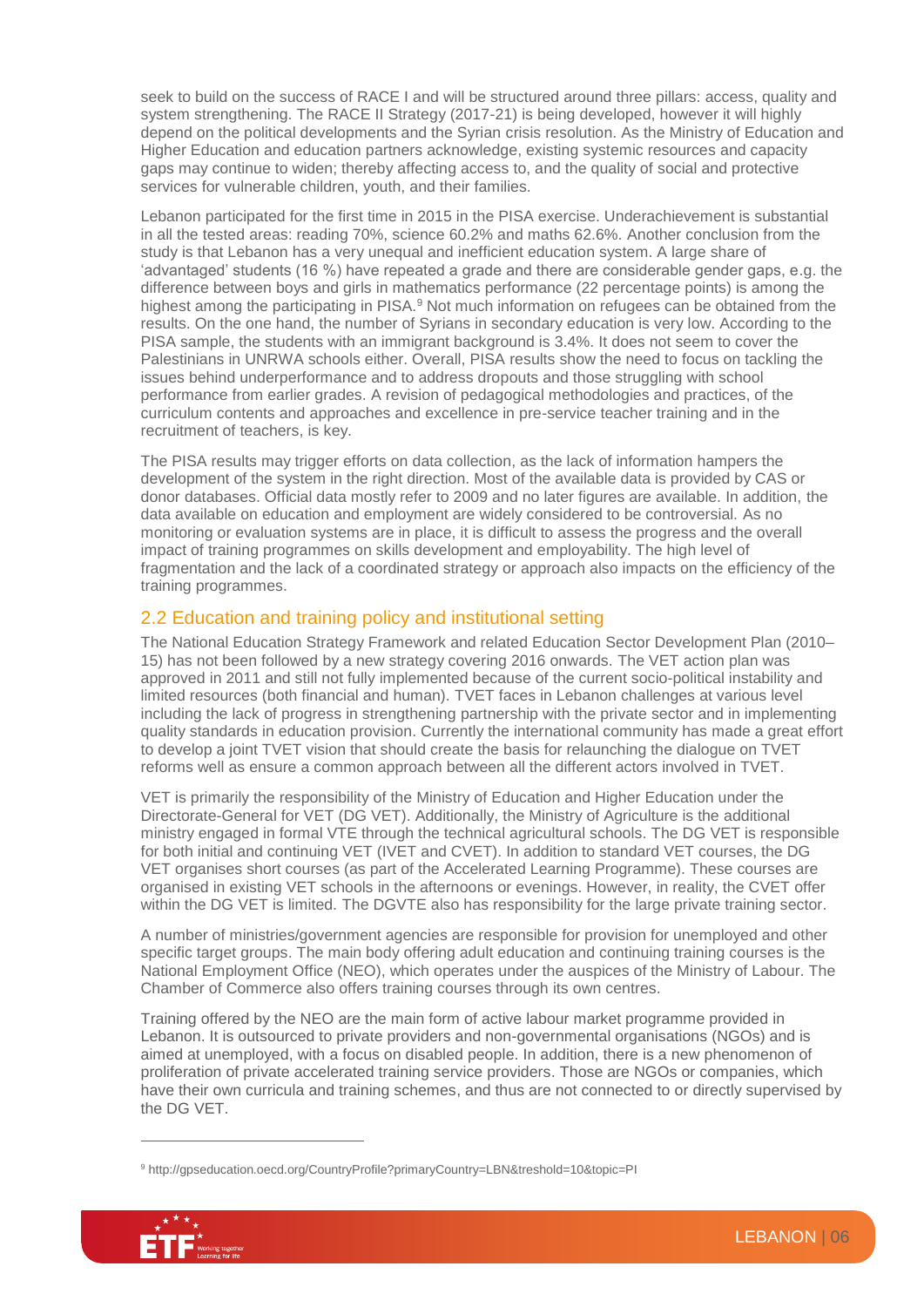A quality assurance system for Vocational and Technical Education (VTE) is still lacking. With the exception of accelerated vocational training, for which the Directorate General of Vocational and Technical Education (DGVTE) accredits VTE providers and programmes through a dedicated commission that checks the implementation of official programmes, premises and equipment. Private VET providers need DGTVE accreditation to operate and must follow DGTVE programmes. Students in public and private VTE must take the national examinations endorsed by DGVTE. Minimum quality assurance procedures are in place for qualifications. However, they do not take account of occupational profiles or skills needs analysis and curricula do not fully incorporate educational and quality standards. The curricula for the Licence Technique and Technicien Superieur have been upgraded and the one for the Brevet Professionnel is underway, but the upgrading or updating is not done on a competency basis or in consultation with private sector representatives. Therefore, since these qualifications remain largely based on theoretical subjects with little or very limited practical skills, most VET graduates move – whenever possible – to higher education and do not enter the world of work.

Moreover, there is no proper and efficient coordination between public and private sector, especially in linking education to the employment. Some positive steps have been however taken in the form of Decrees, which monitor the cooperation between Ministry of Education and Higher Education, civil society and private education institutes. 33 schools are currently under such decrees and have partnership with governmental agencies (mainly Ministries of Health, Transportation and Tourism), trade unions, and international and civil society organisations.

The main challenge for Lebanon remains the implementation of the reforms. The decision-making system is closely linked to the established balance of powers between religious groups at all levels of the system. Therefore, while society and the business community could move more swiftly and respond to the changing socioeconomic environment, governmental structures remain slow and in some cases paralysed. This specificity of Lebanon also influences the education reforms and the education system.

Given the current situation, the education system is in a difficult position to establish a reform agenda or to consider proposals from the international community, which could support this very much needed reform process. An attempt to address the above challenge is the joint initiative that UNICEF and ILO are conducting to support TVET in Lebanon and to promote enrolment. This initiative aims to improve the formal and non-formal technical and vocational education and training system in Lebanon through an in-depth policy and technical review of the status of the TVET system with relevant Ministries. The review should serve to develop a TVET Strategic Paper and Roadmap to guide programming in this type of education and training that ultimately leads to better linkages with the labour demand market requirements and the aspirations of youth aged between 12 and 20 years. The EU support to VTE includes also the practice oriented component of the Connecting Long and Short Distance Networks for Efficient Transport (CLOSER) project with the aim of improving the quality, relevance and responsiveness of the public Lebanese VTE system to the needs of the labour market with the specific purpose to promote and strengthen planning, coordination and implementation for a more practiceoriented VET.The civil society (Non-Governmental Organisations, NGOs) are in the front lines of education development projects in Lebanon. The country is gradually undergoing political and social transformations, addressing internal conflicts that have arisen with increased diversity and meeting influxes of refugees with different forms of humanitarian aid. What is deficient in this field, however, is the provision of any formal training or written qualification for emerging professionals and experts in the domain of education development.

#### 3. Labour market and employment

#### 3.1 Trends and challenges

The main challenge to assessing the labour market developments in Lebanon is the lack of data and information. International sources provide estimations and projections, however their reliability is also limited. In this challenging context, the most recent national official labour market data relates to 2009.

A very much expected Labour Force and Household Living Conditions Survey (LFHLCS), financed by the EU and implemented by the Central Agency of Statistics (CAS) with the technical support of the International Labour Organisation (ILO) will be the first to produce estimates at the national, governorate (mohafaza) and subnational district (caza) levels. It should provide regional disparities and characteristics, which will be crucial for further policy making and human development planning. The outcome of the survey was scheduled for 2016, however due to the difficult situation it is delayed

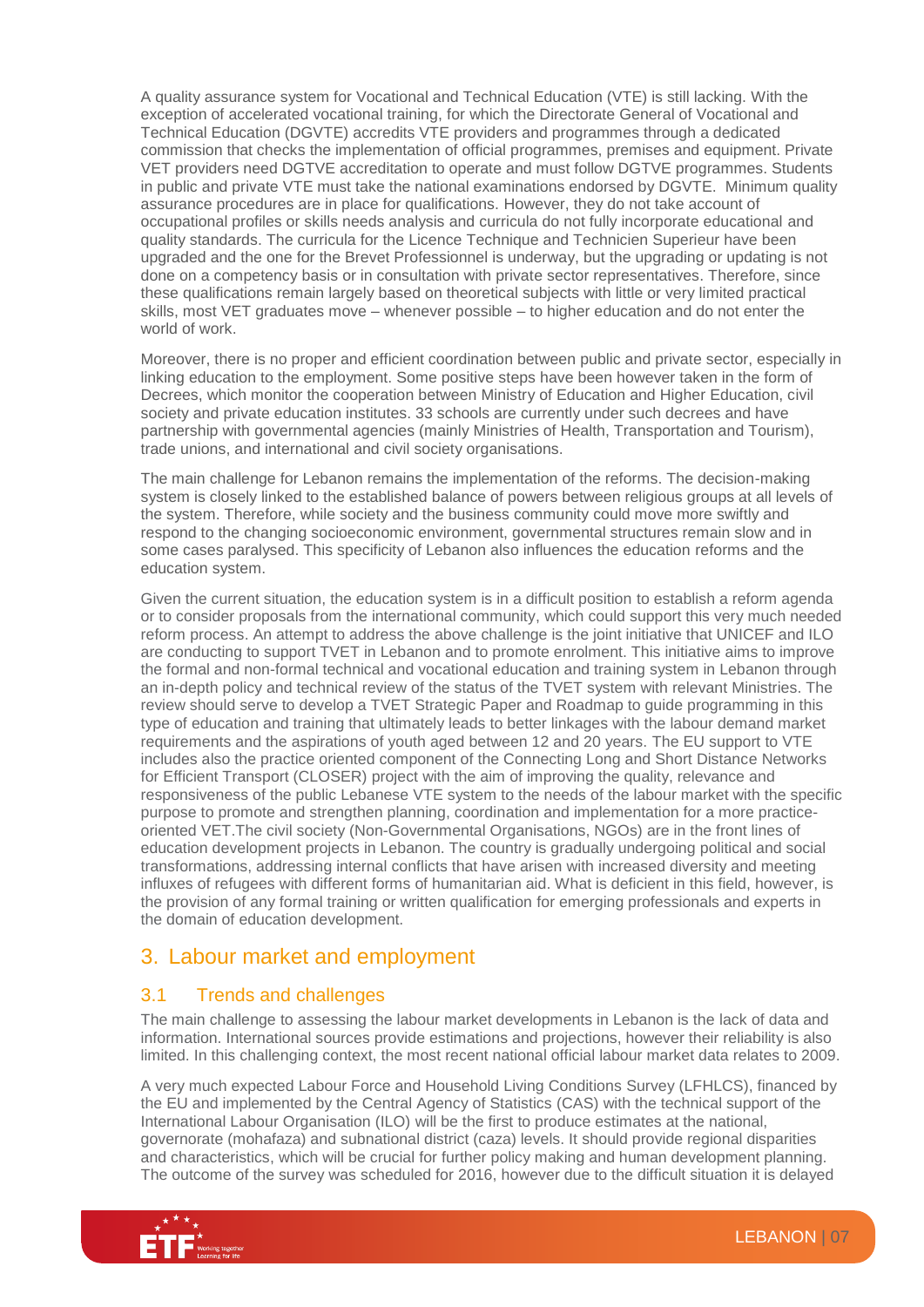and the results are now scheduled to be released in 2019. In past years, the ILO had supported the NEO in establishing a labour market information system, although the resources allocated were insufficient for the office to fulfil its mandate and the project has not achieved the expected results. All analyses for the moment need to be based on international projections or studies until the new LFS is available.

According to the available data<sup>10</sup>, the Lebanese labour market is characterised by low activity (38.7%) and employment rates (44.9%) and a large informal sector. It is challenged by a low participation of females (employment rate of 66.9% for males and 25.3% for females; activity rate of 55.4% for males and 23.5% for females) and high youth unemployment (18% for males and 20.4% for females). The low employment and low activity rates of females can be attributed to social, cultural and economic factors. Traditionally, female enterpreneurs have been numerous in Lebanon (i.e. 10% of own account workers in early 2000<sup>11</sup>). In addition, the country is affected by huge migration flows in terms of a high influx of foreign workers and a large number of skilled Lebanese people seeking employment abroad.

According to Eurostat, the total unemployment rate was 9.7% in 2012; 7.7% for males and 13.8% for females). The World Bank indicates a slightly better figure for the same year (6.2%), and a stable trend up to 2014 (6.4%). Unemployment rates seems to be particularly high among university graduates, which may indicate a high reservation among this group to uptake any employment experience, but also a mismatch between labour supply and demand. In fact, the increasingly higher educational attainment of the labour force does not match the needs of micro and small enterprises, which means that despite high levels of tertiary education, Lebanese companies complain about not finding the skilled labour they need and about the lack of commitment of Lebanese youth. Approximately 12-15,000 new jobs have been generated annually in the last 10 years but this has not been enough to satisfy the new entrants to the labour market (approximately 23,000 per year). The majority of jobs created were in trade, services and construction, most of them in low-productivity sectors, according to the World Bank. High expectations among young graduates, a lack of relevance of qualifications and weak labour market governance structures also play a role in exacerbating graduate unemployment. Enhancing the technical skills, on-the-job-training and improving the communication and language skills (English in particular) are cited as the most important actions for employers.<sup>12</sup>

The labour market is also affected by the large size of the informal sector while the share of selfemployment as a percentage of total employment has decreased in recent years from 36.9% to 28.9% (in 2009 and 2012 respectively). In addition, the share of the labour force that does not contribute to social security is very high - 66.9% among all workers in 2011.<sup>13</sup>

At the same time, sluggish economic growth, coupled with decreased investment as result of insecurity, has made enterprises unable to absorb more employment. This has resulted in reduced job opportunities and their quality, pushing down salaries. These factors have also accelerated the already existing wave of emigration of skilled Lebanese seeking better opportunities abroad. A slow path of progress in the formal VET education contributed through the years to a considerable skills mismatch in the Lebanese labour market. Additionally, geographical disparities in access to education further dampen the mismatch and inequality between rural and urban areas, and thus less opportunities to access the labour market.

#### 3.1 Employment policy and institutional setting

Despite a clear need, Lebanon has no specific employment strategy or action plan and employment policy is fragmented. There are various institutions in charge, with limited coordination mechanisms and limited resources to fulfil their mandates. The Ministry of Labour is responsible for labour-related legislation and policies, including employment conditions, labour relations and labour inspection. However, its role is quite limited, also due to the lack of resources. The Ministry is currently planning to upgrade its capacities with a number of new staff, which should join by end 2017. Yet this process is still ongoing without clear planning for the new staff. The Ministry of Labour has recently committed to launching a national employers' survey in a close cooperation with the ETF, which is assisting the ministry and relevant counterparts in all the preparatory phases before the launch, including capacity building measures.

<sup>13</sup> World Bank, *The challenge of informality in the Middle East and North Africa*, 2011



<sup>&</sup>lt;sup>10</sup> Eurostat Labour market data refer to 2012, reliability and consistency may be limited

<sup>11</sup> ILOSTAT, 2004, 2007

<sup>&</sup>lt;sup>12</sup> Mercy Corps (EU project), Labour Market assessment South Lebanon, January 2015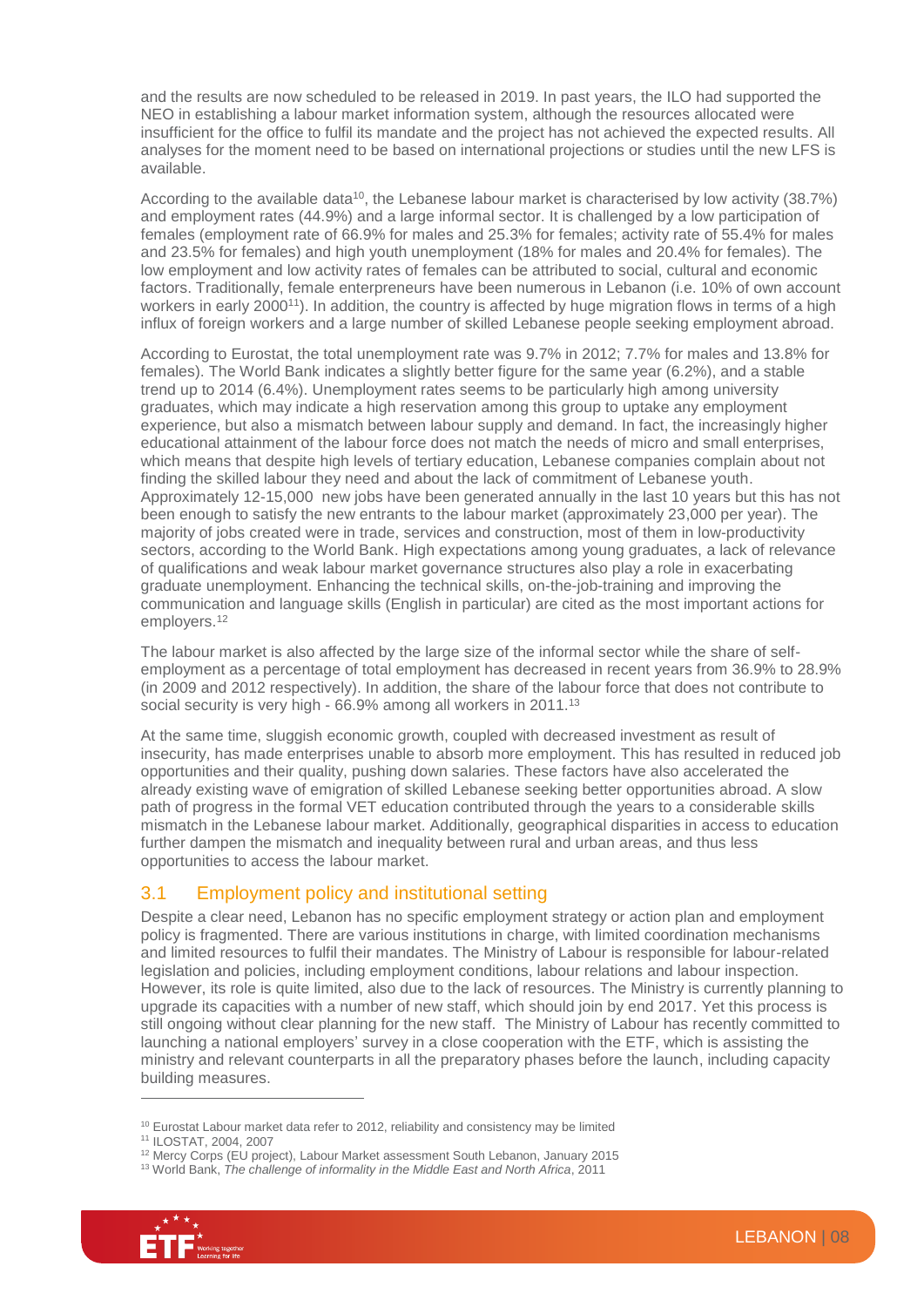The National Employment Office (NEO) is the main body that delivers labour market policies. According to its broad mandate, it should offer job matching and counselling services and deliver vocational training by subcontracting NGOs and other relevant institutions. It should also carry out labour market research.<sup>14</sup> Nevertheless, it does not have the capacity to be fully operational. It suffers from severe staff shortages, limited budget availability (the budget has not changed since 2005) and very few offices throughout the country (Beirut, Tripoli and Sidon)<sup>15</sup>. The NEO was supposed to receive a number of new staff in 2017, yet this process is currently blocked with no clear timeframe. Laws regulating the NEO have not been reviewed since the 1970s and its financing has been heavily impacted by shortages in funding. The NEO would need comprehensive reform in order to adapt its services to the labour market, use anticipation and matching tools to link its training provision with the labour market needs and ensure a proper career guidance system. The Ministry of Labour is now willing to reactivate the NEO's functions and its offices and is currently preparing a dedicated plan with the support of the World Bank. As only outdated information on the labour market is available, the office is largely unable to present relevant responses to labour market challenges in terms of skills provision and the matching of demand and supply. The main form of the ALMP are training courses organised through the NEO and provided to unemployed and disabled people. Another government institution involved in the provision of training-related ALMPs is the Vocational Training Centre, which operates under the auspices of the Ministry of Labour and the Ministry of Social Affairs. It provides short vocational training programmes in 58 of its social development centres. Most of the training programmes are supply-driven and partially disconnected from private sector needs. To a large extent, programmes are based on in-class training and rarely involve on-the-job training or internships. They happen to overlap in content and differ in duration. However, their added value to the labour market is unknown.

Private employment agencies are increasingly gaining ground in Lebanon, mainly offering services to migrant workers coming to work in Lebanon. There were some attempts to regulate these agencies, especially those dealing with domestic workers, but Lebanon has not yet ratified the ILO Convention 181 on Private Employment Agencies (1997) nor the Convention 189 on Decent Work for Domestic Workers (2011).

Passive labour market and social protection policies are also underdeveloped. The current national social security system provided by the National Social Security Fund (NSSF) covers approximately only half of the Lebanese labour force. The NSSF mostly provides end-of-service indemnity, sickness and maternity insurance, and family and education allowances. It has 35 offices throughout the country and inspects enterprises and work sites to verify that companies contribute to social security.

Information on labour market developments is not updated regularly, thus it also lacks reliability. There is no framework for skills anticipation and matching. Matching tools, such as enterprise surveys and anticipatory mechanisms, are used on an ad hoc basis. Most of the existing surveys and analyses are performed with the financial support of donors and are not repeated over time. At present, there are no systematic school-to-work transition surveys. Hence, the system lacks the instruments needed to gain an understanding of the problems associated with the transition from education to work and the real needs of the economy. Small steps have been made as a part of the Governance for Employability in the Mediterranean (GEMM) initiative, funded by the EU and implemented by the ETF, where Guidance Employment Offices (GEOs) in six Lebanese public schools were established. They focus on supporting the transition from school to work for VET graduates, practice orientation and work-based learning in VET. This model is currently replicated and expanded through the Technical Assistance project for a 'More practice oriented VTE in Lebanon' funded by EU and implemented by GIZ.

The Lebanese population is generally well-educated, however the economic structure is weak. It is characterised by a predominance of micro and small enterprises, a lack of innovation and simple repetitive processes. In addition, MSMEs cannot afford to pay high salaries to hire and retain qualified staff.<sup>16</sup> They also face particular challenges to expanding their production, sales and export capacity. This gap means that, instead of exporting specialised products and services, the country tends to

<sup>&</sup>lt;sup>16</sup> Mind the gap, A strategic labour market assessment for Lebanon, UNDP 2016



<sup>&</sup>lt;sup>14</sup> The NEO's objectives include conducting studies and research to formulate employment policies for Lebanon; improve the employability and skill level of new entrants to the labour force through accelerated vocational training; find job opportunities for jobseekers through the employment office in order to reduce unemployment rates; and build the capacities of people with disabilities in order to increase their employability.

 $15$  A total of 108 positions exist, only 27 vacancies are filled; 12 of these positions are purely administrative.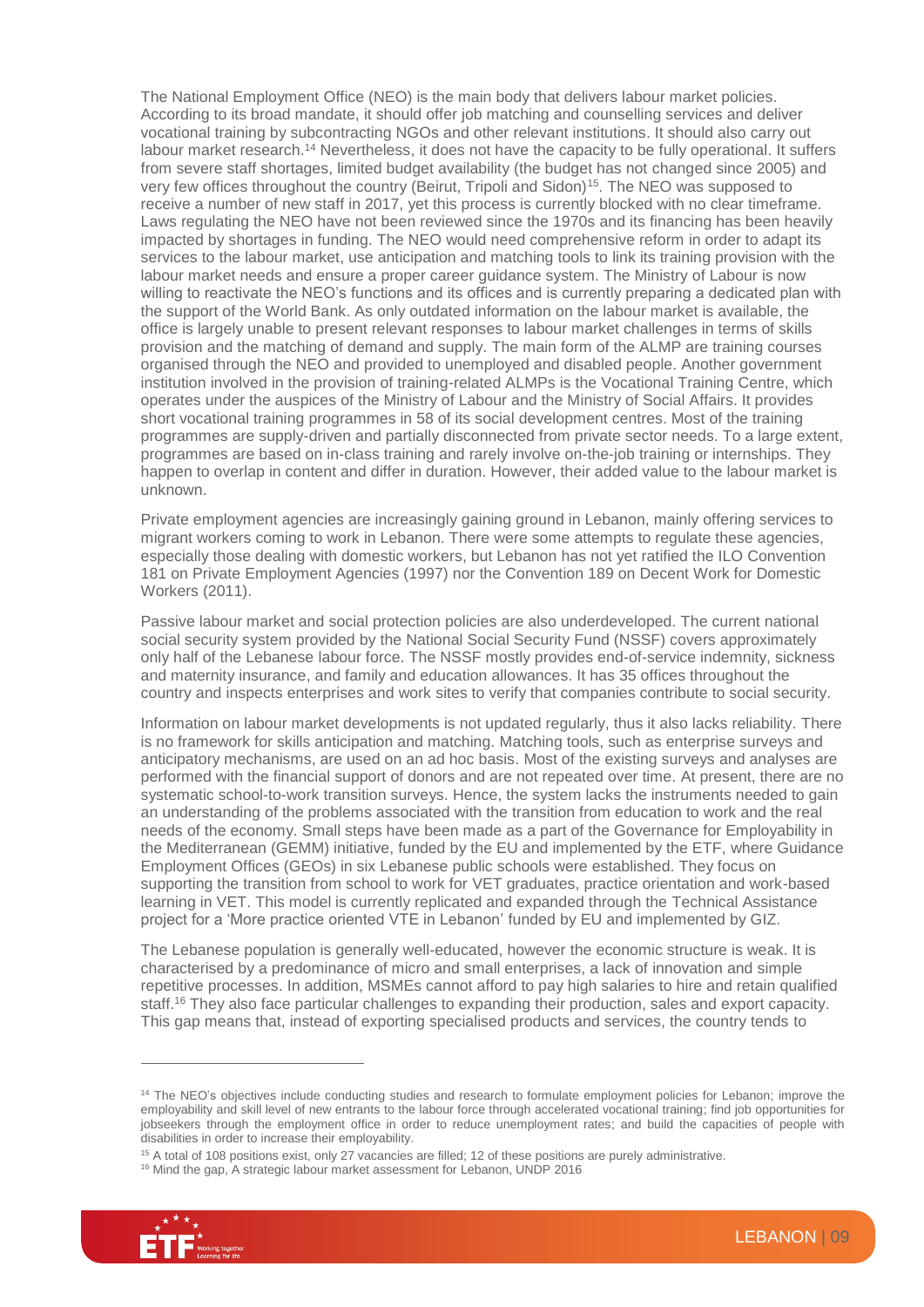export specialised manpower and therefore generating little added value for the economy, apart from remittances.

The labour market integration of migrants and displaced people poses additional challenges (*see below*). In this context, according to Decree 197 (December 2014), Syrians can only work legally in the agricultural, construction, and domestic service sectors. In addition, financial and administrative requirements for establishing legal residency are impeding access for the most vulnerable Syrians.

The limited dialogue with social partners and the business sector in particular remains a key problem for the planning and delivery of programmes addressing the skills mismatch. There has been little progress so far in developing a clear policy framework for the concrete and structured involvement of business representatives in educational governance. The Chamber of Commerce, Industry and Agriculture implements specific sector and market surveys at national level, but there are only very limited mechanisms in place to feed this information into the design of active labour market programmes, job placement and matching services.

The government presented international donors with a project proposal of interventions to create 300- 350,000 jobs, of which 60% would go to Syrian refugees. Job creation would be encouraged in labourintensive sectors through the Subsidised Temporary Employment Programme (STEP), which provides incentives for small and medium-sized enterprises to invest and expand their workforce. It is estimated that this would generate a further 100,000 jobs. Nevertheless, so far, the capacity to develop and implement coherent economic and labour market policies and develop appropriate institutions appears to be limited. This is related to the current weaknesses of the Lebanese administration, which has been in a state of quasi-paralysis in the last years. Similar challenges relate to the development of human capital. Defining and implementing policies could be more effective in partnership with the active business community in Lebanon, which is usually willing to contribute to these processes. Unfortunately, limited dialogue with social partners and the business sector remains one of the key problems in addressing skills mismatch and in fostering skills development. The awareness of the importance of cooperation between businesses and education is increasing, but there has been little progress so far in developing a clear policy framework for the concrete and structured involvement of business representatives in educational governance.

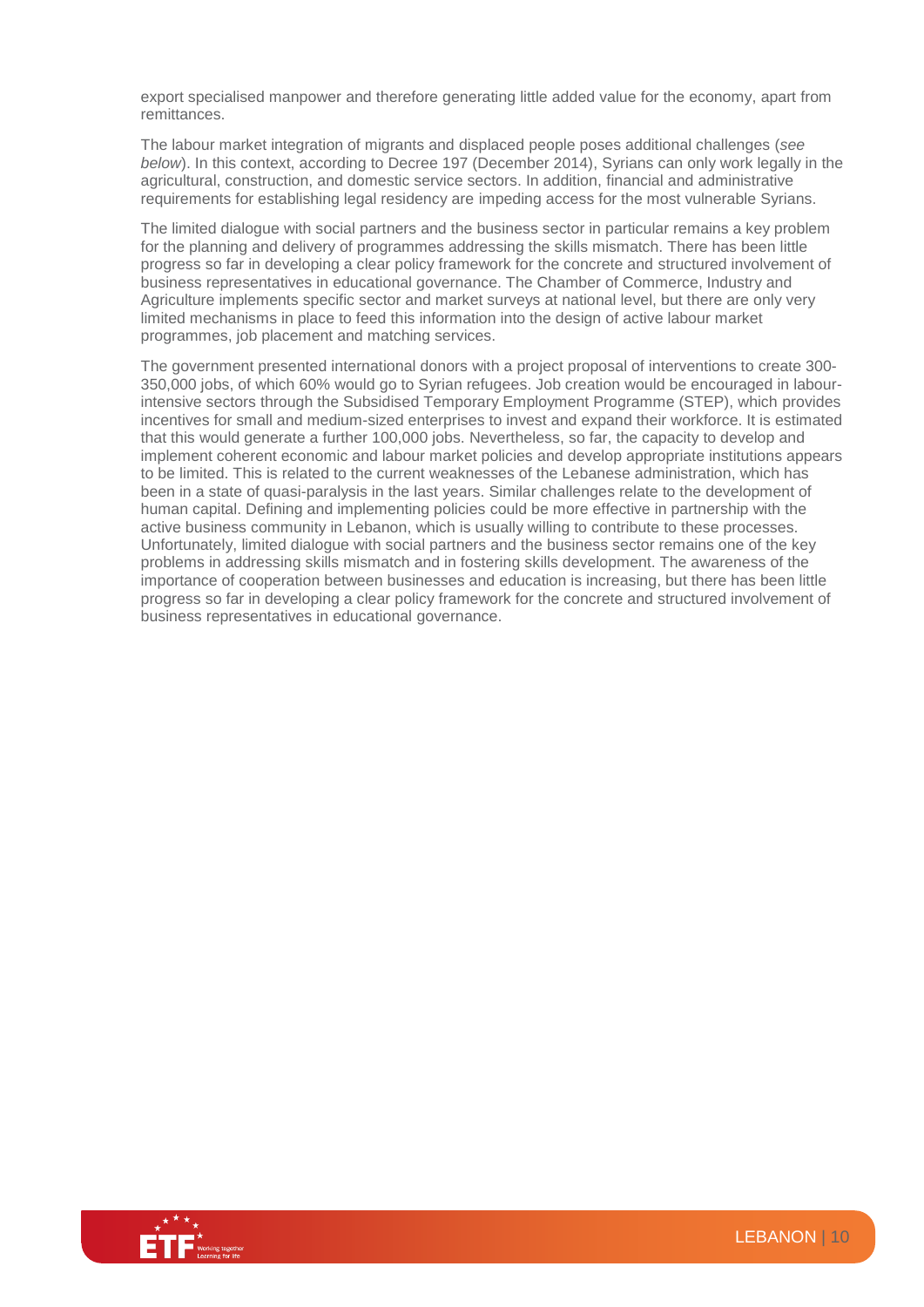#### **Migrant Support Measures from an Employment and Skills Perspective (MISMES) in Lebanon**

Lebanon is an immigration destination, particularly for low-skilled labour from the Middle East, Asia and Africa. The arrival of a huge number of low-skilled Syrians has enormously increased the already large community of foreign migrants looking for jobs in sectors with low paid and low levels of protection. On the other hand, Lebanese emigration is generally medium to high-skilled: almost 50% of emigrants have at least secondary education and 25% have tertiary education. The ETF's MISMES inventory in Lebanon identified measures targeting Lebanese emigrants and returnees, foreign labour immigrants and refugees in the country. The Lebanon Crisis Response Plan (LCRP) 2015–16 was developed specifically to deal with the Syrian refugee crisis. Led by the Ministry of Social Affairs (MoSA), the LCRP was designed to ensure humanitarian assistance and protection for the most vulnerable refugees from Syria and the poorest Lebanese citizens. However, Lebanon does not have a strategy or policy framework to deal with migration. The institutional set-up is very fragmented and Lebanon has not yet signed a Mobility Partnership with the EU.

Although MISMES is a marginal tool in migration management, there is an increasing number of MISMES for refugees, especially for Syrians, with a growing tendency to link more and more assistance to develop sustainable solutions and durable interventions. However, the sustainability of MISMES results and achievements is hampered by the dominance of a project-based approach (rather than government-led interventions). **Key recommendations of the study refer to launching a national policy dialogue on migration** to provide support to emigrants and immigrants throughout the migration cycle, including national authorities, international organisations, social partners and civil society actors, in order to embed emigration policy interventions into national policies. More attention is needed to the skills and employability dimension of migration in partnership between education and training and labour market actors, through a combination of different measures in one package (e.g. the combination of coordinated language and pre-departure training, adequate and cost-efficient qualification recognition and job matching, work-exchange programmes and on-the-job training). Specific jobintermediation tools would be beneficial to support potential Lebanese emigrants and immigrants, tapping the potential of the diaspora and returnees for local development and job creation, developing alternative schemes for remittances, setting up dedicated migrant support services and conducting public campaigns to avoid abusive working conditions, as well as an anti-racism campaigns. In addition, there is an urgent **need to elaborate a clear national policy on refugees**, focused on:

- **promoting skills-development and job-counselling** programmes for refugees, alongside emergency interventions, in order to increase their employability in those sectors where they can be lawfully employed in Lebanon (agricultural, construction, and domestic service) and to help them to prepare for resettlement in third countries and return.
- **profiling refugees through early skills assessment and develop programmes that enable the recognition of non-formal and informal learning**: more efforts should be made at an early stage by the government and the international community to identify the skills and potential of refugees. This can be backed by the Skills Profile Tool for Third Country Nationals, which is currently under development in the EU in line with the New Skills Agenda.
- **integrating refugees into the national VET system**, as the magnitude of the Syrian displacement in Lebanon makes it necessary to allow a more structured integration into the Lebanese VET system (both formal and non-formal). There is an increased need for non-formal education and accelerated vocational training for rapid integration into the labour market.
- **■** strengthening the links between VET and the labour market in view of reducing skills mismatch, especially in some sectors such as IT, agro-food and construction, could allow more sustainable development, particularly for small and micro enterprises, enhance the productivity provide tools to support their transfer from the informal to the formal economy.

Furthermore, conducting regular labour market and skills needs analysis to inform national education, skills and employment policies, not only for nationals but also for foreigners residing in the country is highlighted. This could be supported by strengthening collection, analysis and dissemination of information on migrants and refugees and regularly collect (and disseminate) MISMES outcomes to better coordinate different initiatives. Strengthening actions at municipal level and within local communities, as well as promoting UNRWA good practices in VET and employment are recommended.

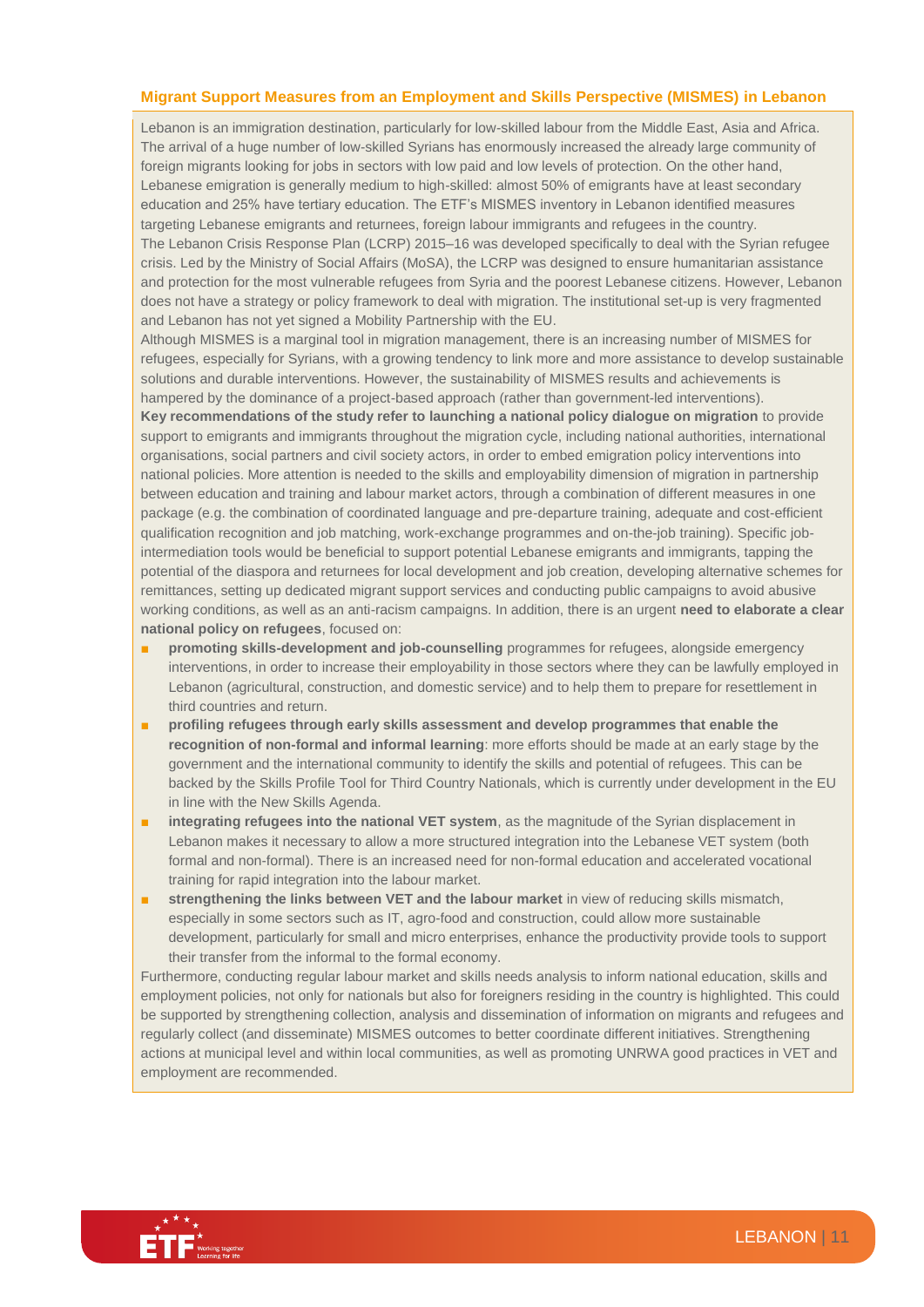# **ANNEXES**

### Statistical annex Lebanon

This annex reports annual data from 2011 and 2016 or the last available year

|                | Indicator                                                                    |                            |             | 2016        |
|----------------|------------------------------------------------------------------------------|----------------------------|-------------|-------------|
| 1.             | Total Population (000)                                                       |                            | 4591.7 (1)  | 5988.2 (1)  |
| $\overline{2}$ | Relative size of youth population (age group 15-24) (%)                      |                            | $29,5$ (1)  | $27,9$ (1)  |
| 3              | Youth Dependency ratio (%)                                                   |                            | 34.7        | 34.5        |
| 4              | Old-age Dependency ratio (%)                                                 |                            | 12.2        | 12.2        |
|                |                                                                              | Rank                       | 89          | 101         |
| 5              | Global Competitive Index                                                     | Score                      | 3.9         | 3.8         |
| 6              | GDP growth rate (%)                                                          |                            | 2.0         | 1.8         |
| $\overline{7}$ | GDP per capita (PPP) (current international \$)                              |                            | 15683.6     | 13995.7     |
|                | GDP by sector (%)                                                            | Agriculture<br>added value | 4.1         | 4.5         |
| 8              |                                                                              | Industry added<br>value    | 16.1        | 14.7        |
|                |                                                                              | Services added<br>value    | 79.7        | 80.8        |
| 9              | Poverty headcount ratio at \$2 a day (PPP) (%)                               |                            | M.D.        | M.D.        |
| 10             | Gini index (%)                                                               |                            | M.D.        | M.D.        |
|                |                                                                              | Low(2)                     | 64,3 (2009) | 66,5 (2012) |
| 11             | Educational attainment of adult population (aged 25-64<br>or $15+$ ) $(%$ )  | Medium                     | 17.3 (2009) | 15.3 (2012) |
|                |                                                                              | High                       | 18.2 (2009) | 17.9 (2012) |
| 12             | Gross enrolment rates in secondary education (%)                             |                            | 76,1        | 61.2 (2015) |
| 13             | Share of VET students in secondary education (%)                             |                            | 17.2        | 15.7 (2015) |
| 14             | Gross enrolment rates in upper secondary education (%)                       |                            | 68,8        | 55.2 (2015) |
| 15             | Share of VET students in upper secondary education (%)                       |                            | 31.6        | 26.2 (2015) |
|                | Low achievement in reading, mathematics and science<br>$-$ PISA $(%)$        | Reading                    | N.A.        | 70.4 (2015) |
| 16             |                                                                              | <b>Mathematics</b>         | N.A.        | 60.2 (2015) |
|                |                                                                              | Science                    | N.A.        | 62.6 (2015) |
|                | Participation in training/lifelong learning (age group 25-<br>64) by sex (%) | Total                      | M.D.        | M.D.        |
| 17             |                                                                              | Male                       | M.D.        | M.D.        |
|                |                                                                              | Female                     | M.D.        | M.D.        |
| 18             | Early leavers from education and training (age group<br>18-24) by sex (%)    | Total                      | M.D.        | M.D.        |
|                |                                                                              | Male                       | M.D.        | M.D.        |
|                |                                                                              | Female                     | M.D.        | M.D.        |
| 19             | Activity rates by sex (aged 15+) (%)                                         | Total                      | 35.8 (2009) | 38.7 (2012) |
|                |                                                                              | Male                       | 53.9 (2009) | 55.4 (2012) |
|                |                                                                              | Female                     | 17.3 (2009) | 23.5 (2012) |
|                |                                                                              | Total                      | 44.6 (2009) | 44.9 (2012) |
| 20             | Employment rates by sex (aged 15+) (%)                                       | Male                       | 69.2 (2009) | 66.9 (2012) |
|                |                                                                              | Female                     | 20.4 (2009) | 23.7 (2012) |

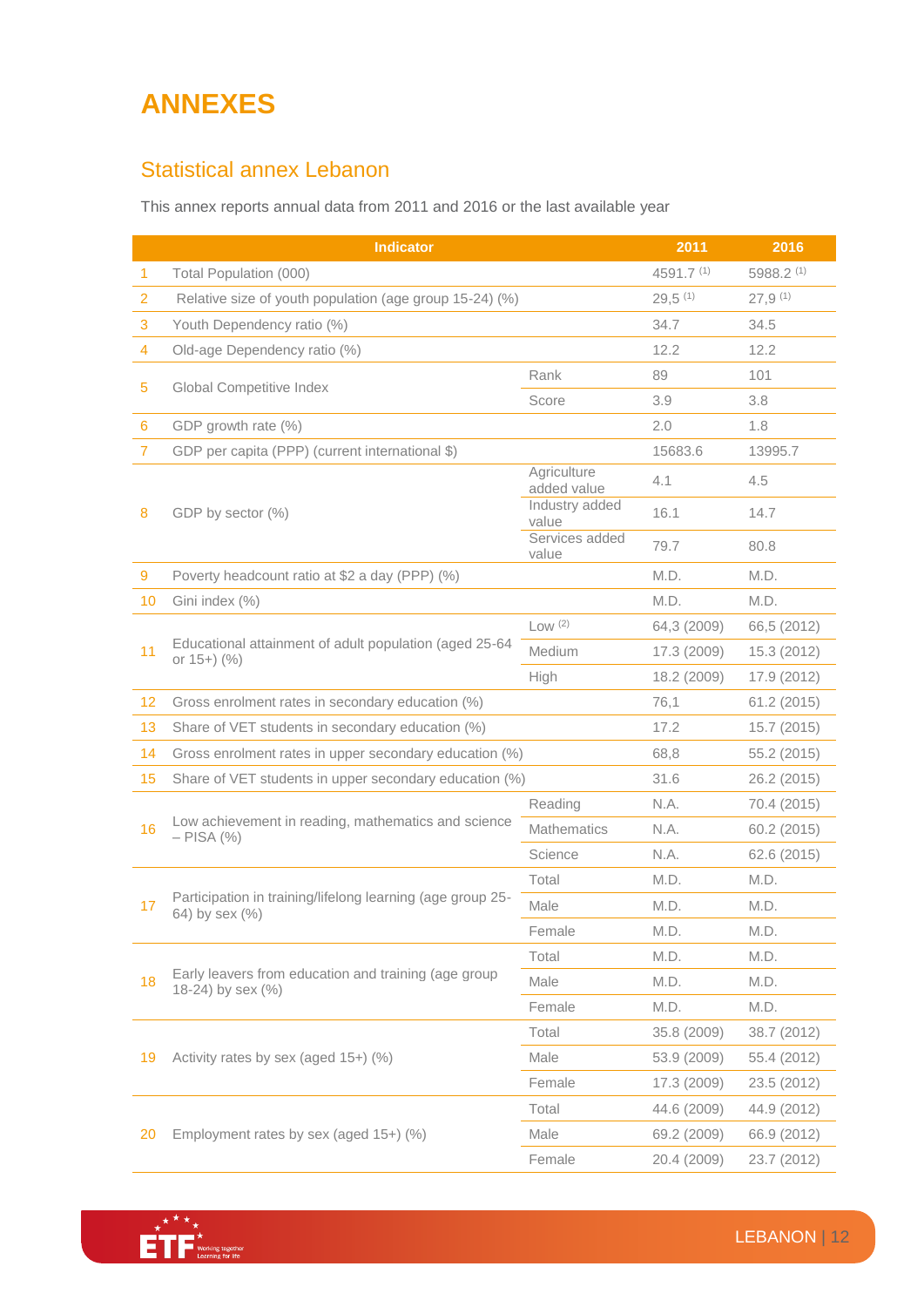|                                                                                                                                                                                                                                                                                                                                                                                                                                                                                                                                                                            | <b>Indicator</b>                                                                                |                 | 2011        | 2016        |
|----------------------------------------------------------------------------------------------------------------------------------------------------------------------------------------------------------------------------------------------------------------------------------------------------------------------------------------------------------------------------------------------------------------------------------------------------------------------------------------------------------------------------------------------------------------------------|-------------------------------------------------------------------------------------------------|-----------------|-------------|-------------|
| 21                                                                                                                                                                                                                                                                                                                                                                                                                                                                                                                                                                         | Unemployment rates by sex (aged 15-64) (%)                                                      | Total           | 6.4(2009)   | 9.7(2012)   |
|                                                                                                                                                                                                                                                                                                                                                                                                                                                                                                                                                                            |                                                                                                 | Male            | 5(2009)     | 7.7(2012)   |
|                                                                                                                                                                                                                                                                                                                                                                                                                                                                                                                                                                            |                                                                                                 | Female          | 10.4 (2009) | 13.8 (2012) |
| 22                                                                                                                                                                                                                                                                                                                                                                                                                                                                                                                                                                         | Unemployment rates by educational attainment (aged<br>$(15+)$ $(%$ )                            | Low (3)         | 4.6(2009)   | 8.1(2012)   |
|                                                                                                                                                                                                                                                                                                                                                                                                                                                                                                                                                                            |                                                                                                 | <b>Medium</b>   | 7,7 (2009)  | 13,9 (2012) |
|                                                                                                                                                                                                                                                                                                                                                                                                                                                                                                                                                                            |                                                                                                 | High            | 8,8 (2009)  | 11,4 (2012) |
| 23                                                                                                                                                                                                                                                                                                                                                                                                                                                                                                                                                                         | Youth unemployment rates by sex (aged 15-24) (%)                                                | Total           | 16.8 (2009) | M.D.        |
|                                                                                                                                                                                                                                                                                                                                                                                                                                                                                                                                                                            |                                                                                                 | Male            | 14.6 (2009) | M.D.        |
|                                                                                                                                                                                                                                                                                                                                                                                                                                                                                                                                                                            |                                                                                                 | Female          | 22.3 (2009) | M.D.        |
| 24                                                                                                                                                                                                                                                                                                                                                                                                                                                                                                                                                                         | Proportion of long-term unemployed out of the total unemployed (aged<br>$15+)$ (%)              |                 | M.D.        | M.D.        |
| 25                                                                                                                                                                                                                                                                                                                                                                                                                                                                                                                                                                         | Long-term unemployment rate (aged 15+) (%)                                                      |                 | M.D.        | M.D.        |
| 26                                                                                                                                                                                                                                                                                                                                                                                                                                                                                                                                                                         | Incidence of self-employment (%)                                                                |                 | 36.9 (2009) | 28.9 (2012) |
| 27                                                                                                                                                                                                                                                                                                                                                                                                                                                                                                                                                                         | Share of the employed in a public sector (%)                                                    |                 | 12,3 (2009) | M.D.        |
|                                                                                                                                                                                                                                                                                                                                                                                                                                                                                                                                                                            |                                                                                                 | Agriculture     | 6,3(2009)   | 4.5(2012)   |
| 28                                                                                                                                                                                                                                                                                                                                                                                                                                                                                                                                                                         | Employment by sector (%)                                                                        | Industry        | 21,0 (2009) | 19.3 (2012) |
|                                                                                                                                                                                                                                                                                                                                                                                                                                                                                                                                                                            |                                                                                                 | <b>Services</b> | 72,7 (2009) | 76.3 (2012) |
| 29                                                                                                                                                                                                                                                                                                                                                                                                                                                                                                                                                                         | Employment in the informal sector                                                               |                 | M.D.        | M.D.        |
|                                                                                                                                                                                                                                                                                                                                                                                                                                                                                                                                                                            | Proportion of people aged 15-24 not in employment,<br>education or training (NEETs), by sex (%) | Total           | 21.3 (2007) | M.D.        |
| 30                                                                                                                                                                                                                                                                                                                                                                                                                                                                                                                                                                         |                                                                                                 | Male            | 16.0 (2007) | M.D.        |
|                                                                                                                                                                                                                                                                                                                                                                                                                                                                                                                                                                            |                                                                                                 | Female          | 27.3 (2007) | M.D.        |
| 31                                                                                                                                                                                                                                                                                                                                                                                                                                                                                                                                                                         | Public expenditure on education (as % of GDP)                                                   |                 | 1.65        | 2.56 (2013) |
| 32                                                                                                                                                                                                                                                                                                                                                                                                                                                                                                                                                                         | Public expenditure on education (as % of total public expenditure)                              |                 | 5.7         | 8.6 (2013)  |
| 33                                                                                                                                                                                                                                                                                                                                                                                                                                                                                                                                                                         | Skill gaps (%)                                                                                  |                 | 55.5 (2009) | 15.3 (2013) |
| 34                                                                                                                                                                                                                                                                                                                                                                                                                                                                                                                                                                         | The share of SMEs in GDP (%)                                                                    |                 | M.D.        | M.D.        |
| M.D.<br>M.D.<br>35<br>The share of SMEs in employment (%)<br>Last update: 05/-09/2017<br>Sources:                                                                                                                                                                                                                                                                                                                                                                                                                                                                          |                                                                                                 |                 |             |             |
| Indicators 1, 2 - UNDP_WPP15, Medium Variant estimates for 2016.<br>Indicators 3, 4, 6, 7, 8 – World Bank, World Development Indicators<br>Indicator 5 - World Economic Forum<br>Indicators 11, 19, 20, 21, 22, 23, 24, 25, 26, 28 - EUROSTAT. Data for 2012, low reliability.<br>Indicators 12, 13, 14, 15, 31, 32: UIS UNESCO<br>Indicator 16 - OECD<br>Indicator 27 – National Statistical Office of Lebanon (CAS)<br>Indicator 30 - ILOSTAT<br>Legend:<br>$N.A. = Not Applicable$<br>$M.D. = Missing Data$<br>Notes:<br>$(1)$ estimations<br>(2) Includes no schooling |                                                                                                 |                 |             |             |

(3) *ISCED 0-1*

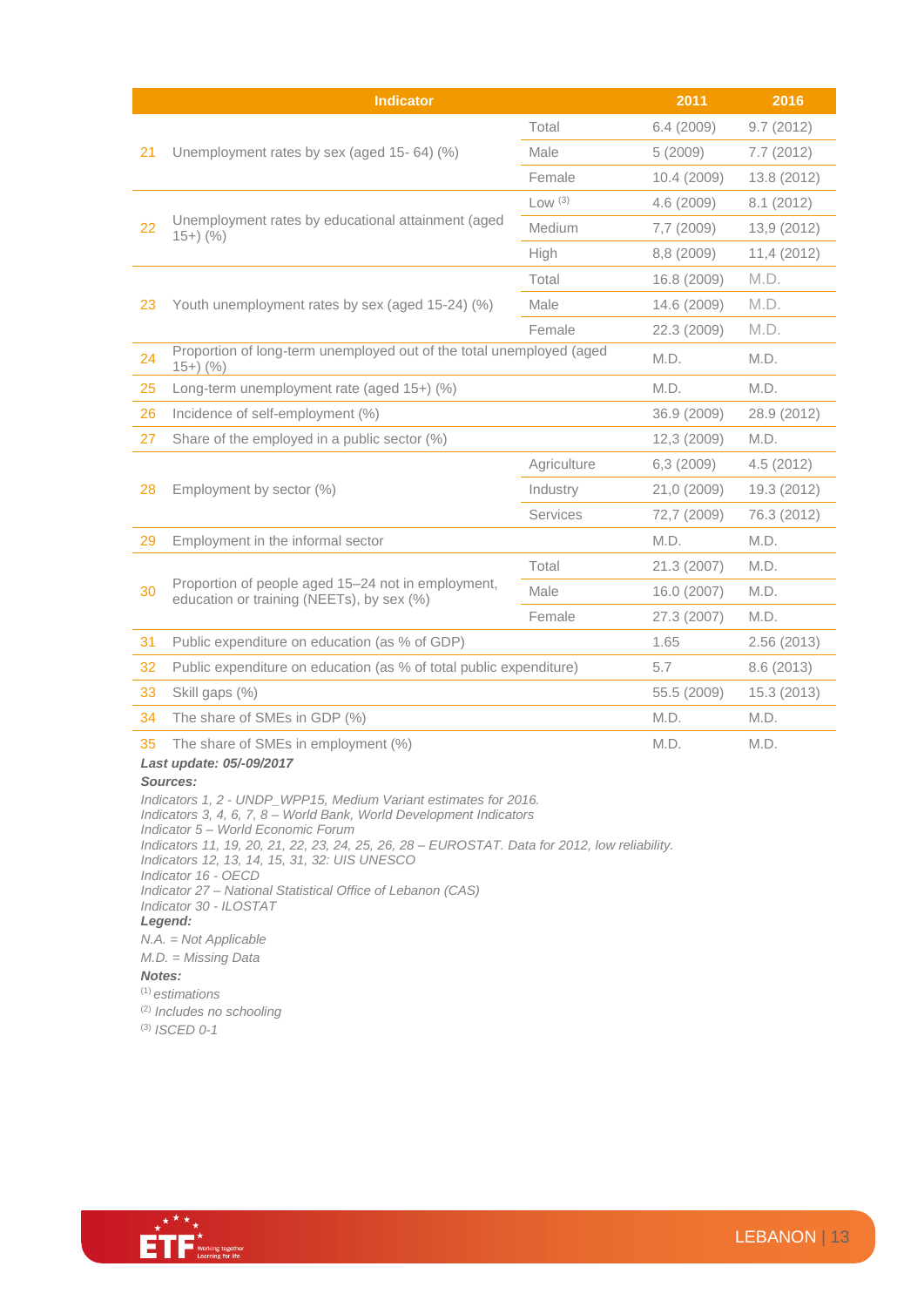## Annex: Indicator definitions

|                | <b>Description</b>                                                                    | <b>Definition</b>                                                                                                                                                                                                                                                                                                                          |
|----------------|---------------------------------------------------------------------------------------|--------------------------------------------------------------------------------------------------------------------------------------------------------------------------------------------------------------------------------------------------------------------------------------------------------------------------------------------|
| 1              | Total population (000)                                                                | The total population is estimated as the number of persons having their<br>usual residence in a country on 1 January of the respective year. When<br>information on the usually resident population is not available, legal or<br>registered residents can be considered.                                                                  |
| $\overline{2}$ | Relative size of youth<br>population (age group 15-<br>$24)$ $(\%$                    | The ratio of the youth population (aged 15-24) to the working-age population<br>(usually aged 15-64 or 15-74).                                                                                                                                                                                                                             |
| 3              | Youth Dependency ratio (%)                                                            | The ratio of younger dependents (people younger than 15) to the working-<br>age population (those in the 15-64 age group).                                                                                                                                                                                                                 |
| 4              | Old-age Dependency ratio<br>$(\% )$                                                   | The ratio of older dependents (people older than 64) to the working-age<br>population (those in the 15-64 age group).                                                                                                                                                                                                                      |
| 5              | <b>Global Competitiveness</b><br>Index                                                | The Global Competitiveness Index assesses the competitiveness landscape<br>providing inside into the drivers of countries' productivity and prosperity. It<br>expressed as scores on a 1 to 7 scale, with 7 being the most desirable<br>outcome.                                                                                           |
| 6              | GDP growth rate (%)                                                                   | The annual percentage growth rate of GDP at market prices based on<br>constant local currency.                                                                                                                                                                                                                                             |
| $\overline{7}$ | GDP per capita (PPP)<br>(current international \$)                                    | The market value of all final goods and services produced within a country in<br>a given period of time (GDP), divided by the total population, and converted<br>to international dollars using purchasing power parity (PPP) rates.                                                                                                       |
| 8              | GDP by sector (%)                                                                     | The share of value added from Agriculture, Industry and Services.                                                                                                                                                                                                                                                                          |
| 9              | Poverty headcount ratio at<br>\$2 a day (PPP) (%)                                     | The percentage of the population living on less than \$2.00 a day at 2005<br>international prices.                                                                                                                                                                                                                                         |
| 10             | Gini index (%)                                                                        | Gini index measures the extent to which the distribution of income (or, in<br>some cases, consumption expenditure) among individuals or households<br>within an economy deviates from a perfectly equal distribution. A Gini index<br>of 0 represents perfect equality, while an index of 100 implies perfect<br>inequality.               |
| 11             | Educational attainment of<br>adult population (25-64 or<br>aged 15+) (%)              | Educational attainment refers to the highest educational level achieved by<br>individuals expressed as a percentage of all persons in that age group.                                                                                                                                                                                      |
| 12             | Gross enrolment rates in<br>secondary education (%)                                   | Number of students enrolled in a given level of education, regardless of age,<br>expressed as a percentage of the official school-age population<br>corresponding to the same level of education.                                                                                                                                          |
| 13             | Share of VET students in<br>secondary (%)                                             | The proportion of VET students in secondary education out of the total<br>number of pupils and students in secondary education (general + VET)                                                                                                                                                                                             |
| 14             | Gross enrolment rates in<br>upper secondary education<br>$(\%)$                       | Number of students enrolled in a given level of education, regardless of age,<br>expressed as a percentage of the official school-age population<br>corresponding to the same level of education.                                                                                                                                          |
| 15             | Share of VET students in<br>upper secondary education<br>(% )                         | The proportion of VET students in upper secondary education out of the total<br>number of pupils and students in upper secondary education (general<br>education + VET)                                                                                                                                                                    |
| 16             | Low achievement in reading,<br>maths and science - PISA<br>(% )                       | The share of 15-years-olds falling to reach level 2 in reading, mathematics<br>and science.                                                                                                                                                                                                                                                |
| 17             | Participation in<br>training/lifelong learning<br>(age group 25-64) by sex<br>$(\% )$ | The share of persons aged 25-64 who stated that they received education<br>or training in the four weeks preceding the (LFS) survey.                                                                                                                                                                                                       |
| 18             | Early leavers from education<br>and training (age group 18-<br>24) by sex (%)         | The percentage of the population aged 18–24 with at most lower secondary<br>education who were not in further education or training during the four weeks<br>preceding the (LFS) survey. Lower secondary education refers to ISCED<br>1997 level 0-3C short for data up to 2013 and to ISCED 2011 level 0-2 for<br>data from 2014 onwards. |
| 19             | Activity rates by sex (aged<br>$15+)$ (%)                                             | Activity rates represent the labour force as a percentage of the population of<br>working age.                                                                                                                                                                                                                                             |
| 20             | Employment rates by sex<br>$(\text{aged }15+)$ $(\%)$                                 | Employment rate represents persons in employment as a percentage of the<br>population of working age.                                                                                                                                                                                                                                      |
| 21             | Unemployment rates by sex<br>(aged 15+) (%)                                           | Unemployment rate represents unemployed persons as a percentage of the<br>labour force.                                                                                                                                                                                                                                                    |
| 22             | Unemployment rates by<br>educational attainment<br>(aged 15+) (%)                     | Educational levels refer to the highest educational level successfully<br>completed. Three levels are consider: Low (ISCED level 0-2), Medium<br>(ISCED level 3-4) and High (ISCED 1997 level 5-6, and ISCED 2011 level                                                                                                                    |

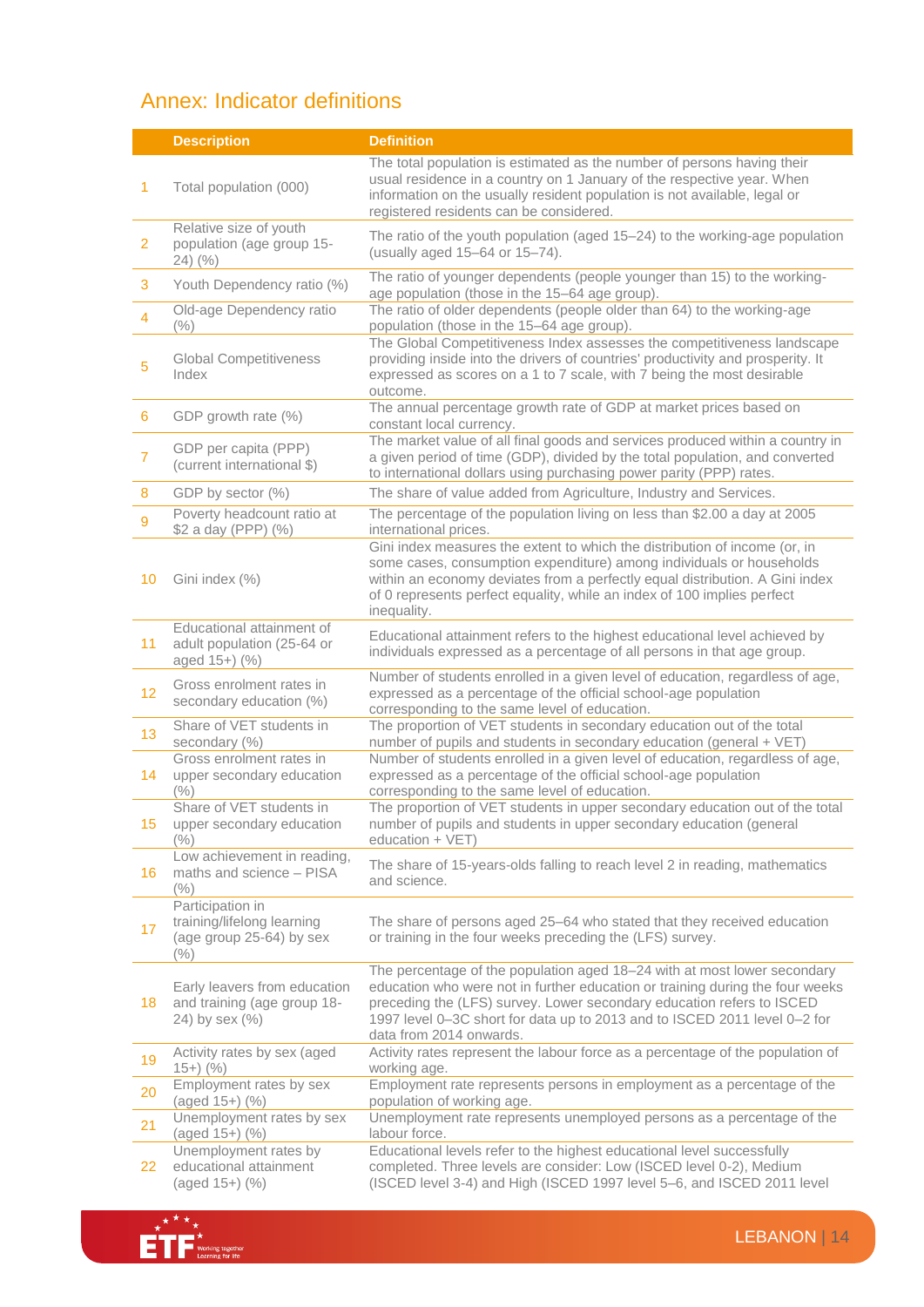|    | <b>Description</b>                                                                            | <b>Definition</b>                                                                                                                                                                                                                                                                                                                                                                                                                                                                                                                    |
|----|-----------------------------------------------------------------------------------------------|--------------------------------------------------------------------------------------------------------------------------------------------------------------------------------------------------------------------------------------------------------------------------------------------------------------------------------------------------------------------------------------------------------------------------------------------------------------------------------------------------------------------------------------|
|    |                                                                                               | $5 - 8$ )                                                                                                                                                                                                                                                                                                                                                                                                                                                                                                                            |
| 23 | Youth unemployment rates<br>by sex (aged 15-24) (%)                                           | Youth unemployment rate represents young unemployed persons aged (15-<br>24) as a percentage of the labour force (15-24).                                                                                                                                                                                                                                                                                                                                                                                                            |
| 24 | Proportion of long-term<br>unemployed out of the total<br>unemployed (aged 15+) (%)           | Number of unemployed persons aged 15+ who are long-term unemployed<br>(12 months or more) as a percentage of unemployed persons aged 15+.                                                                                                                                                                                                                                                                                                                                                                                            |
| 25 | Long-term unemployment<br>rate (age 15+) (%)                                                  | Number of unemployed persons aged 15+ who are long-term unemployed<br>(12 months or more) as a percentage of the labour force aged 15+.                                                                                                                                                                                                                                                                                                                                                                                              |
| 26 | Incidence of self-<br>employment (%)                                                          | The share of self-employed as a proportion of total employment. Self-<br>employment includes employers, own-account workers, members of<br>producers' cooperatives and contributing family workers.                                                                                                                                                                                                                                                                                                                                  |
| 27 | Share of the employed in a<br>public sector (%)                                               | The share of employed in a public sector as a proportion of total<br>employment.                                                                                                                                                                                                                                                                                                                                                                                                                                                     |
| 28 | Employment by sector (%)                                                                      | The share of employed in Agriculture, Industry and Services.                                                                                                                                                                                                                                                                                                                                                                                                                                                                         |
| 29 | Employment in the informal<br>sector                                                          | Share of persons employed in the informal sector in total non-agricultural<br>employment.                                                                                                                                                                                                                                                                                                                                                                                                                                            |
| 30 | Proportion of people aged<br>15-24 not in employment,<br>education or training<br>(NEETs) (%) | The percentage of the population of a given age group and sex who is not<br>employed and not involved in further education or training.                                                                                                                                                                                                                                                                                                                                                                                              |
| 31 | Public expenditure on<br>education (as % of GDP)                                              | Public expenditure on education expressed as a percentage of GDP.<br>Generally, the public sector funds education either by directly bearing the<br>current and capital expenses of educational institutions, or by supporting<br>students and their families with scholarships and public loans as well as by<br>transferring public subsidies for educational activities to private firms or non-<br>profit organisations. Both types of transactions together are reported as total<br>public expenditure on education.           |
| 32 | Public expenditure on<br>education (as % of total<br>public expenditure)                      | Public expenditure on education expressed as a of total public expenditure.<br>Generally, the public sector funds education either by directly bearing the<br>current and capital expenses of educational institutions, or by supporting<br>students and their families with scholarships and public loans as well as by<br>transferring public subsidies for educational activities to private firms or non-<br>profit organisations. Both types of transactions together are reported as total<br>public expenditure on education. |
| 33 | Skill gaps (%)                                                                                | The percentage of firms identifying an inadequately educated workforce as a<br>major constraint.                                                                                                                                                                                                                                                                                                                                                                                                                                     |
| 34 | The share of SMEs in GDP<br>$($ %)                                                            | The share of GDP contributed by small and medium sized businesses.                                                                                                                                                                                                                                                                                                                                                                                                                                                                   |
| 35 | The share of SMEs in<br>employment (%)                                                        | The share of persons employed in small and medium sized businesses.                                                                                                                                                                                                                                                                                                                                                                                                                                                                  |